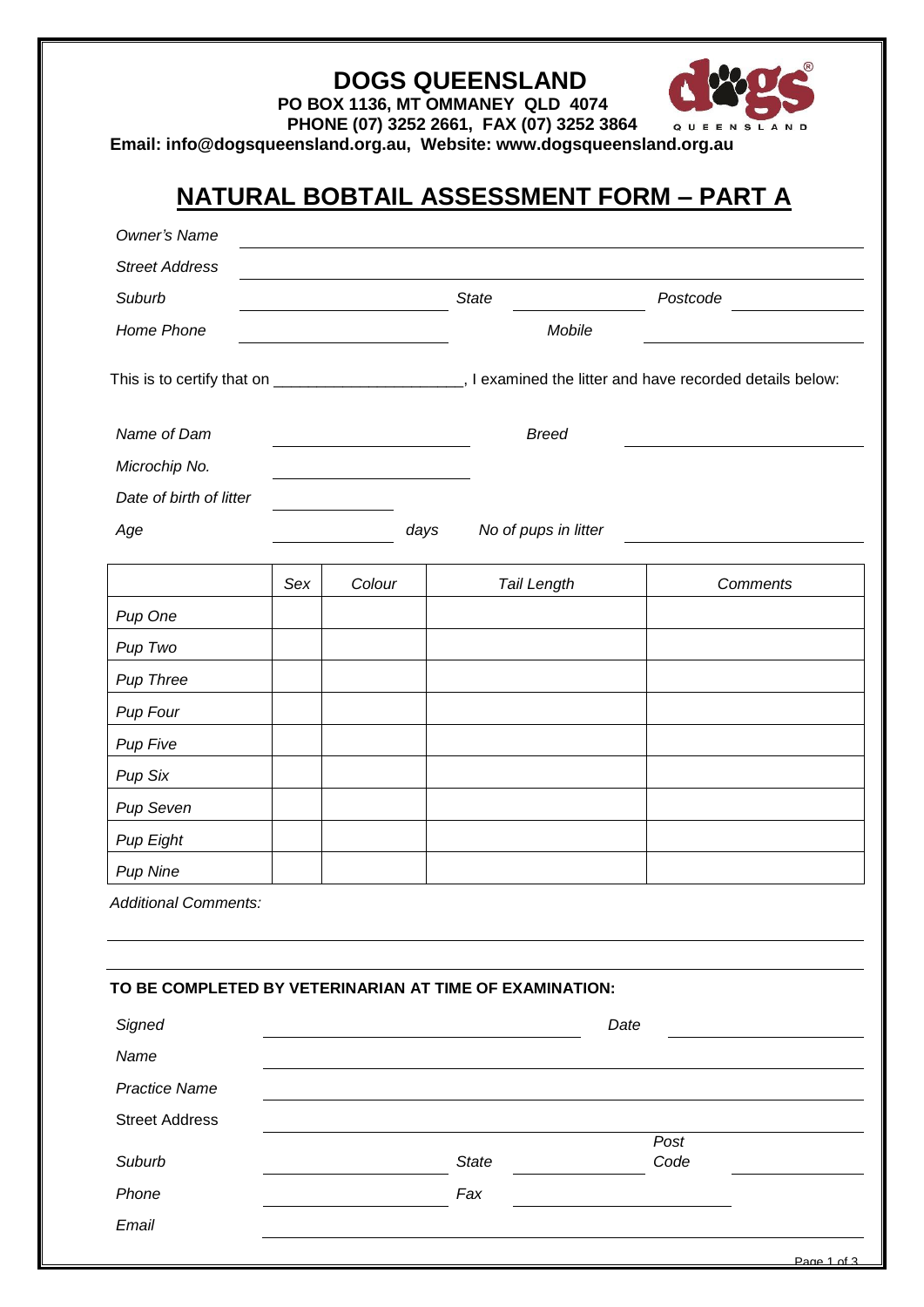|  | <b>DOGS QUEENSLAND</b> |  |
|--|------------------------|--|
|--|------------------------|--|



**PO BOX 1136, MT OMMANEY QLD 4074**

 **PHONE (07) 3252 2661, FAX (07) 3252 3864**

**Email: info@dogsqueensland.org.au, Website: www.dogsqueensland.org.au**

## **NATURAL BOBTAIL ASSESSMENT FORM – PART B**

| <b>PUP ONE</b>       |       |                  |        |            |                     |
|----------------------|-------|------------------|--------|------------|---------------------|
| Animal's Name        |       | <b>Breed</b>     |        |            |                     |
| Age                  | weeks | Sex              |        |            |                     |
| Colour               |       | Microchip<br>No  |        |            |                     |
| Original Tail Length |       | <b>NBT</b>       | □      | <b>YES</b> | $\square$ NO        |
| <b>PUP TWO</b>       |       |                  |        |            |                     |
| Animal's Name        |       | <b>Breed</b>     |        |            |                     |
| Age                  | weeks | Sex              |        |            |                     |
| Colour               |       | Microchip<br>No  |        |            |                     |
| Original Tail Length |       | <b>NBT</b>       | □      | <b>YES</b> | $\square$ NO        |
| <b>PUP THREE</b>     |       |                  |        |            |                     |
| Animal's Name        |       | <b>Breed</b>     |        |            |                     |
| Age                  | weeks | Sex              |        |            |                     |
| Colour               |       | Microchip<br>No  |        |            |                     |
| Original Tail Length |       | NBT              | $\Box$ | <b>YES</b> | $\Box$<br><b>NO</b> |
| <b>PUP FOUR</b>      |       |                  |        |            |                     |
| Animal's Name        |       | <b>Breed</b>     |        |            |                     |
| Age                  | weeks | Sex<br>Microchip |        |            |                     |
| Colour               |       | No               |        |            |                     |
| Original Tail Length |       | NBT              | □      | <b>YES</b> | $\Box$<br><b>NO</b> |
| <b>PUP FIVE</b>      |       |                  |        |            |                     |
| Animal's Name        |       | <b>Breed</b>     |        |            |                     |
| Age                  | weeks | Sex<br>Microchip |        |            |                     |
| Colour               |       | No               |        |            |                     |
| Original Tail Length |       | NBT              | □      | <b>YES</b> | $\square$ NO        |